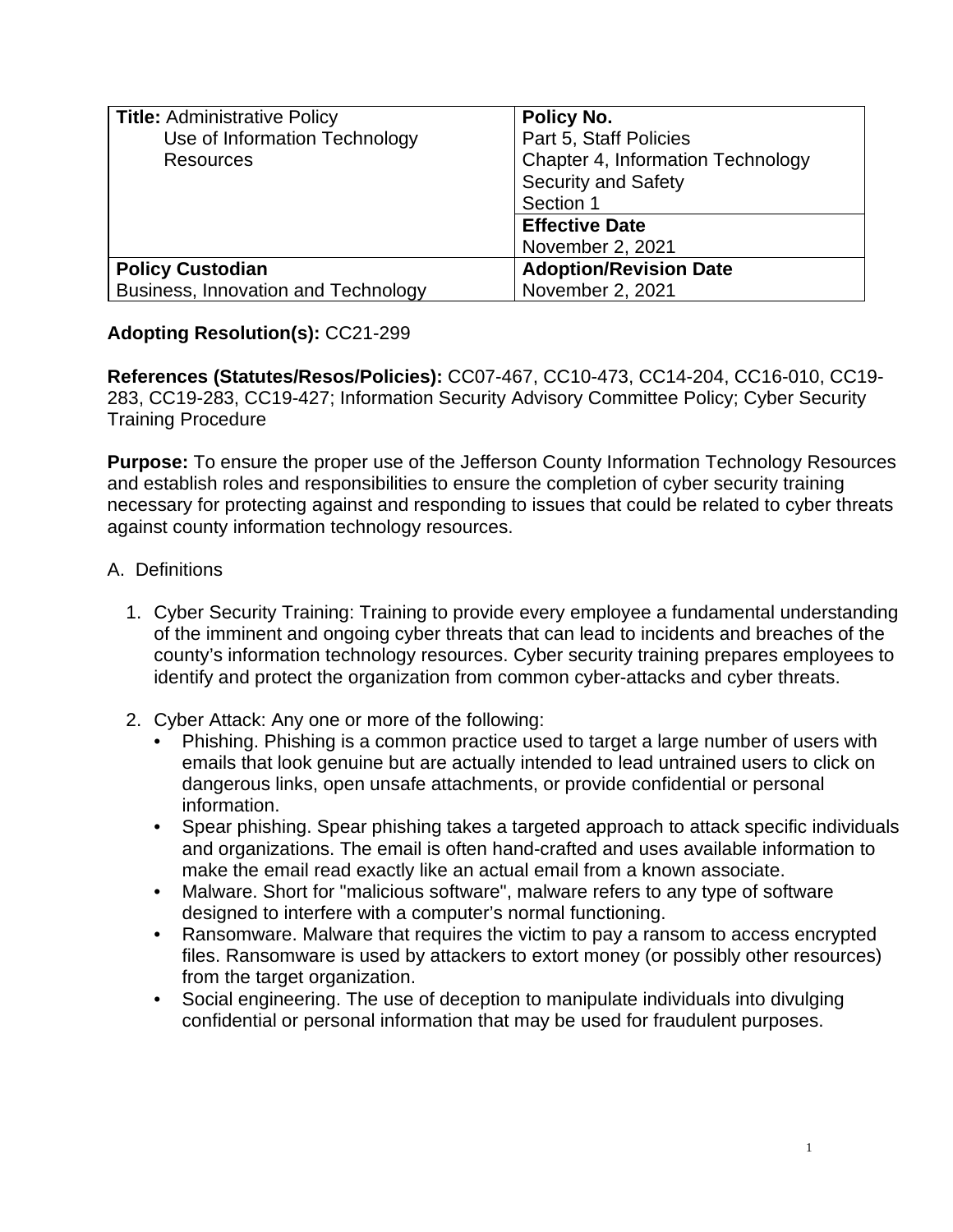- B. Applicability
	- 1. This Policy shall apply to all Elected and Appointed Officials and all employees, volunteers, and contractors.
	- 2. Covered employees and other individuals.
	- 3. Some County Departments/Offices may impose procedures, standards and processes beyond those outlines in this policy. Employees may be required to confirm that they have read, understand and agree to abide by this policy as well as any applicable procedures and/or standards.
- C. Roles and Responsibilities
	- 1. Department/Division Directors and Elected/Appointed Officials shall be responsible for the following:
		- Ensuring their employees are aware of and promote the need to complete IT Resource training, including cyber security training, and review any applicable policies, procedures, standards or guidelines to protect the county's Information Technology Resources.
		- Requesting additional training through their technical support staff if the standard training is not sufficient to protect county Information Technology Resources.
	- 2. Chief Information Security Officer shall be responsible for collaborating with the Information Security Advisory Committee to oversee IT Resource training tools, tests, reports, the standard content to be delivered, and supplemental training.
	- 3. All staff with access to electronic resources shall be responsible for the following:
		- Completing assigned IT Resource training, including cyber security training, unless the employee or staff member is on leave or not working.
		- Understanding and complying with the material presented in the trainings.
		- Reporting potential cyber attacks immediately to their technical support staff.
		- Reviewing and acknowledging all county policies that are assigned as part of the IT Resource training.
- D. Acceptable Usage
	- 1. Jefferson County provides a variety of Information Technology (IT) Resources including, but not limited to, smartphones, computers, Internet, Email, Telephone, FAX, Video and specialized applications that are used to conduct business of the county. Use of these services must be consistent with conventional standards of ethical behavior and professional conduct and must not be knowingly used to violate the laws and regulations of the United States, or any state, city, county, or other local jurisdiction in any way. Use of any IT Resource for on-line gaming, gambling, and viewing of harassing, or pornographic sites is prohibited unless required by the employee's work assignment(s).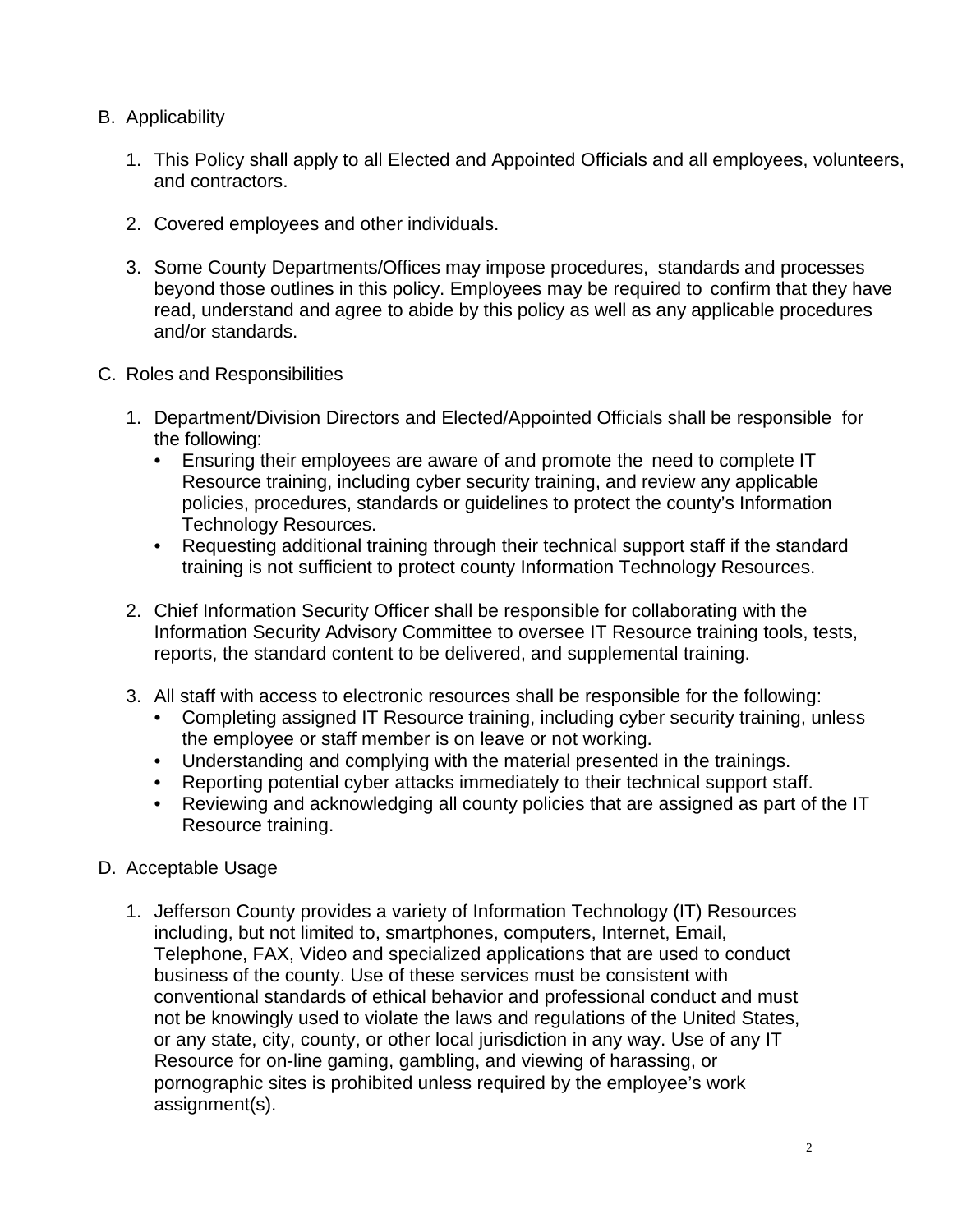- 2. All County business must be conducted using County approved or provided tools. Use of personal email accounts such as Hotmail, Yahoo, Gmail, etc. or personal storage such as DropBox, Box, etc. are prohibited and should not be used to perform County business.
- 3. The Business, Innovation and Technology (BIT) may create and maintain procedures, standards, and other documents that provide additional examples regarding the acceptable use of county IT resources. Some Departments/Offices may impose additional procedures, standards and other documents. Employees should check with their managementto determine if any apply. Employees may be required to confirm that they have read, understand and agree to abide by this Policy, and any applicable procedures, standards, and/or other documents.
- 4. The county reserves the right to review usage logs, files, emails, and other records at any time in accordance with applicable confidentiality laws. Employees have no right of privacy when using any county device or service and should hold no such expectation. All electronic communications, including email and usage logs may be subject to open records requests.
- 5. Employees may use county IT resources for personal use when use does not interfere with the performance of the employee's duties asdetermined by the employee's supervisor, does not interfere with the performance of county IT resources, does not negatively impact or conflict with security requirements of county maintained information, and does not cause an additional cost to the county, such as charges for long distance calls and text messaging.
- 6. Failure to comply with this Policy may result in loss of privileges and disciplinary action as provided for in the Personnel Rules.
- E. Security
	- 1. All devices connected to the county information technology networks or containing sensitive or confidential information shall be secured in the manner identified by BIT or appropriate IT unit within a Department/Office that best protects the network and/or information.
	- 2. Employees shall not disclose or share computer system logins and passwords or authorize others to use their passwords and account information for any purpose unless approved by the IT unit within a Department/Office.
- F. Electronic mail

Email shall not be used to create, forward, or display any offensive or disruptive messages or to solicit or lobby others for commercial, religious, political or other similar ventures unrelated to county business. Jefferson County email addresses may not be used in non-business-related forums.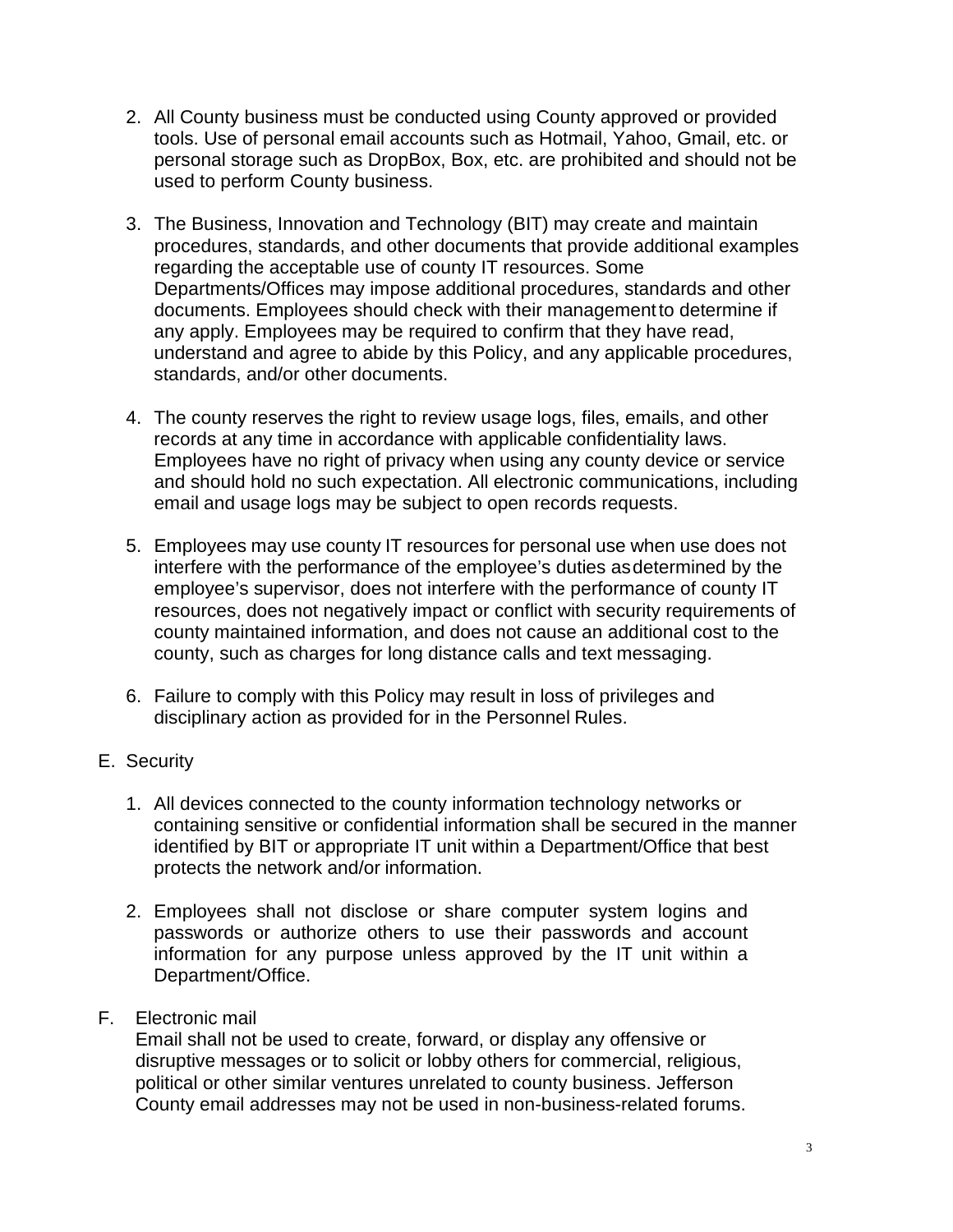- G. Software
	- 1. Employees shall not transfer to any third party any software owned or licensed by the county without explicit written authorization from BIT, the County Attorney's Office, and the appropriate Department/Division Director or Elected/Appointed Official responsible for the software. All such transfers shall be consistent with any applicable license terms and restrictions and transferred in a manner so as to protect the security of the county's data and proprietary software.
- H. Any software installed or downloaded to county-owned computers must be approved by BIT or appropriate IT unit within a Department/Office.
	- 1. Employees shall be responsible for the appropriate use and protection of county data and information.
	- 2. Employees shall not willfully access or look at confidential or sensitive information without authorization except when necessary to conduct job duties.
	- 3. Employees shall not transfer to any third party any confidential information or data without explicit written authorization from BIT, the County Attorney's Office, and the appropriate Department/Division Director or Elected/Appointed Official responsible for the information and data unless required or permitted by the terms of a contract that has been reviewed and approved by the County Attorney's Office. All such transfers shall be consistent with any applicable third party restrictions for non-county information and data and in a manner so as to protect the confidentiality of county confidential information and data.
	- 4. These requirements apply to paper and other physical forms of documents and information and to voice and digital information contained in all electronic systems owned or used for county business.
- I. Internet

Only those employees or Officials whose job duty it is to speak or write on behalf of the county may speak or write in the name of the county on the Internet. The Internet is a public forum where it is inappropriate to reveal confidential information and any other material whose distribution is restricted by county policies or procedures.

- J. Cell Phones and Smart Phones
	- 1. Elected Officials, Appointed Officials and Department/Division Directors shall determine which employees will be issued a county cell phone or smartphone.
	- 2. The employee's Elected Official, Appointed Official or Department/Division Director may authorize use of employee owned cell phones and smart phones.